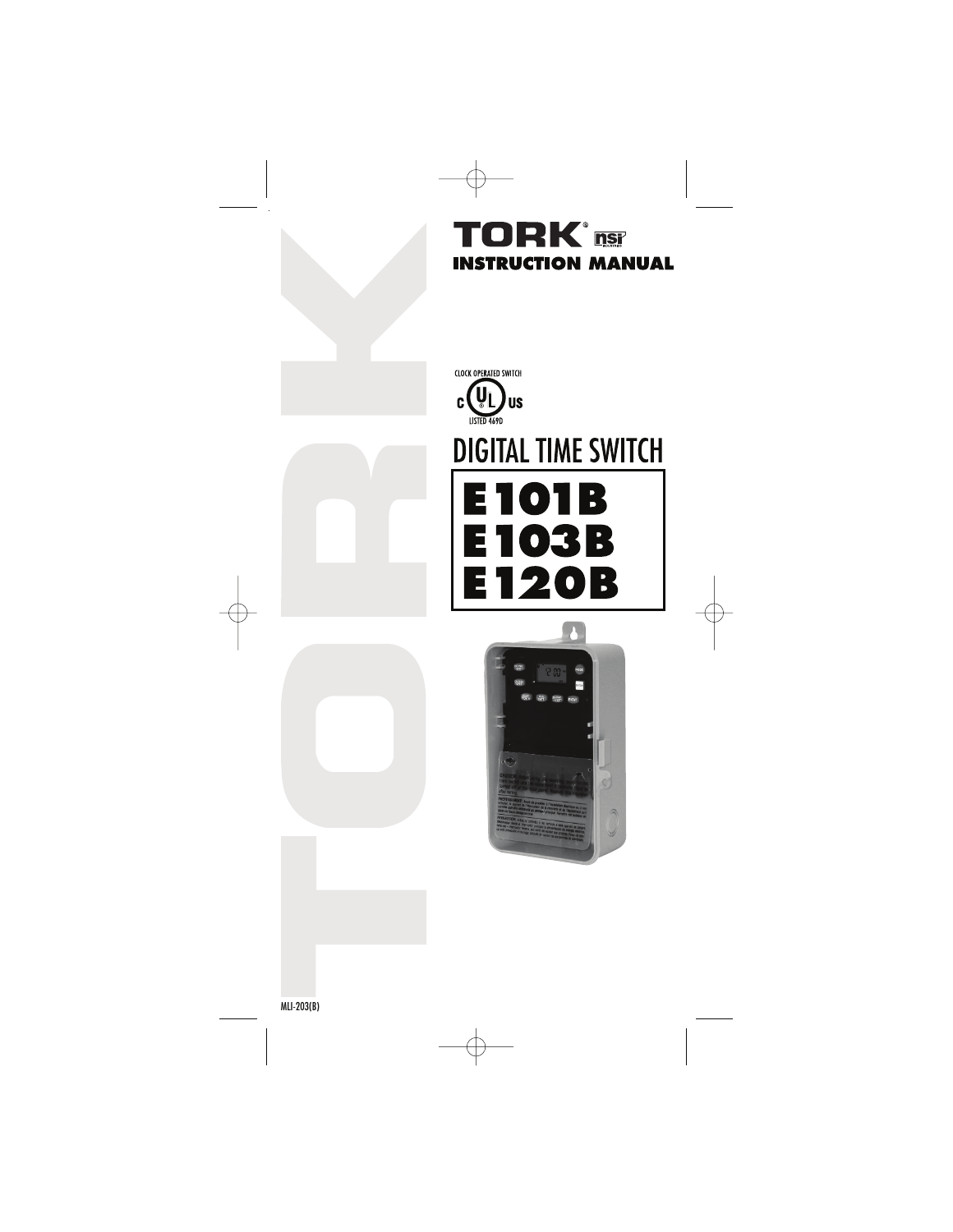# **TABLE OF CONTENTS**

# **Section Page**

|     | Installation Instructions and            |   |
|-----|------------------------------------------|---|
|     | Capabilities                             | 1 |
|     | Key Functions                            | 2 |
| 1.0 | To Set The Clock                         | 3 |
| 1.1 | To Modify Clock                          | 3 |
|     | (After previously Set)                   |   |
| 2.0 | To Set Date                              | З |
| 2.1 | To Modify Date                           | 4 |
|     | (After previously Set)                   |   |
| 3.0 | Daylight Saving Time                     | 4 |
| 3.1 | Modify Daylight Saving Time              | 5 |
| 4.0 | Scheduling ONs, OFFs $\dots \dots \dots$ | 5 |
| 5.0 | Review, Modify, Delete schedules         | 6 |
| 6.0 | Manual Override                          | 6 |
| 7.0 | Clear All Memory                         | 7 |
|     | Blank Schedule sheets                    | 8 |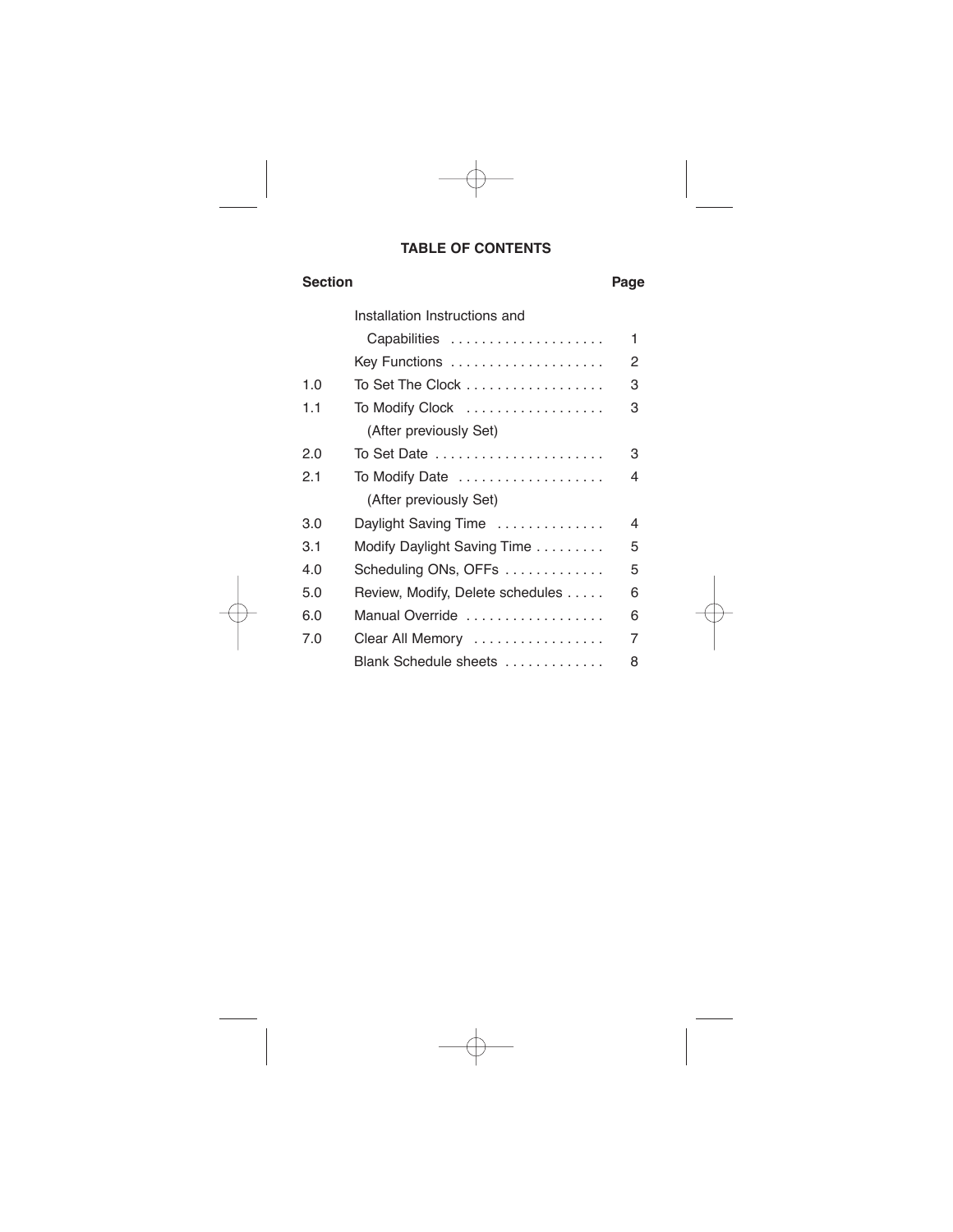# **TORK MODELS E101B / E103B / E120B 24 HOUR DIGITAL TIME SWITCH**

**READ INSTRUCTIONS CAREFULLY BEFORE ATTEMPTING TO INSTALL TIME SWITCH. SEE WARNING ON FRONT PANEL** – Failure to comply with instructions could result in personal injury and/or property damage.

### **INSTALLATION:**

UNIT IS TO BE INSTALLED BY A LICENSED ELECTRICIAN

- 1. To remove unit from enclosure: Push the tab on right to swing unit the left and remove.
- 2. Mount the enclosure at eye level using screws or other suitable fastening device. Bring supply and load wires in through or side knockouts. DO NOT USE TOP.
- 3. Unit should be programmed with AC power only and not while on super cap back up power.
- 4. Reinstall unit by reversing step #1 above and connecting wires to units as per suggested wiring diagrams. See illustration and warning on back page.
- 5. To reset the timer, insert a paperclip on the small hole next to the EVENT key. This procedure will allow you to reset the time but will not clear the memory.

#### **CAPABILITIES**

- 24 Hour Day scheduling.
- ON and OFF set points
- Total  $# 20$  per day
- Minimum setting: 1 minute

#### **FEATURES**

| Automatic (can be adjusted).       |  |  |
|------------------------------------|--|--|
| Automatic compensation.            |  |  |
| I CD                               |  |  |
| Until the next schedule ON or OFF. |  |  |
| Automatic operation then resumes.  |  |  |
| Permanent schedule retention.      |  |  |
| Supercapacitor maintains real time |  |  |
| up to 4 days.                      |  |  |
|                                    |  |  |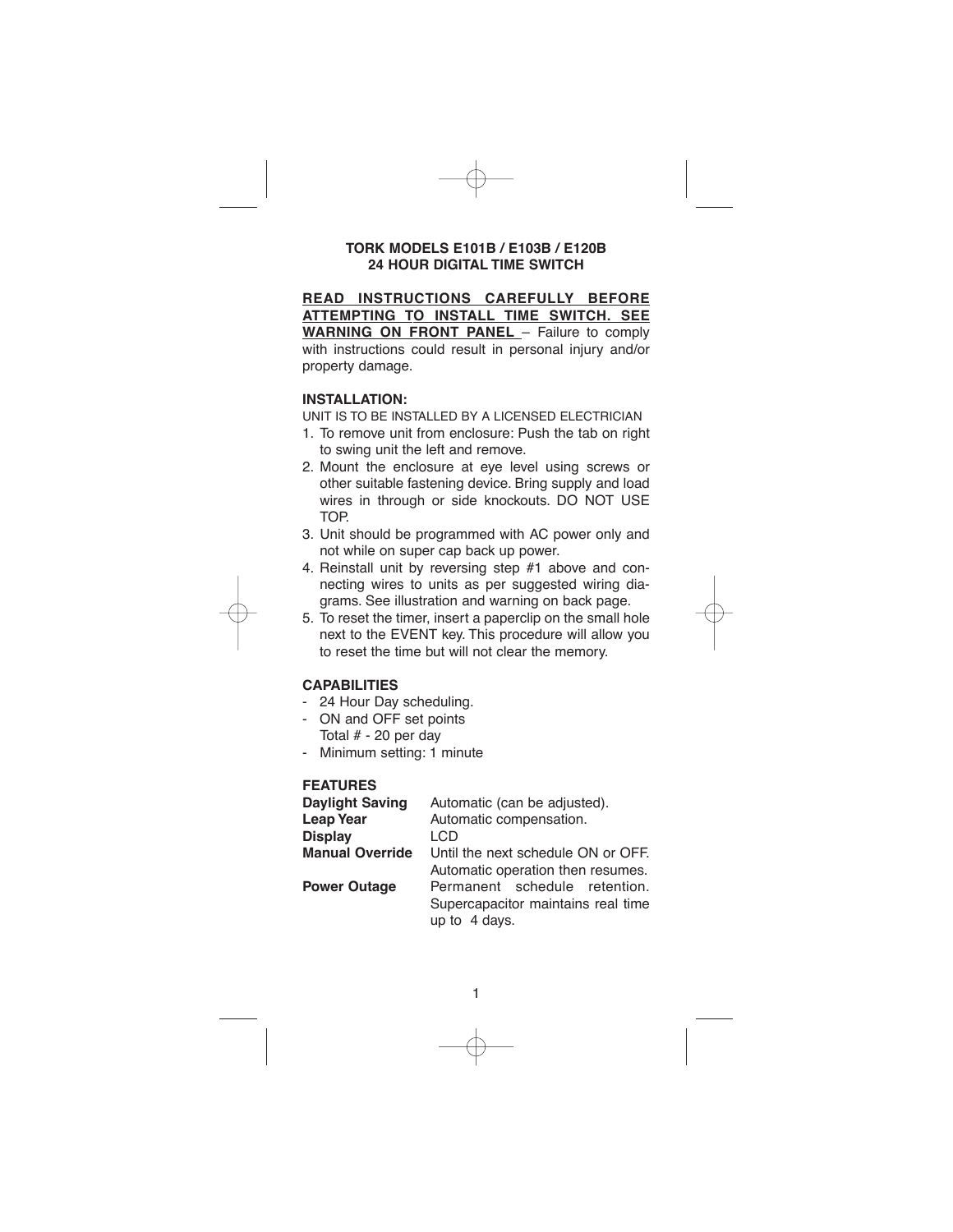# **KEY FUNCTIONS:**

**Unit should be program with AC power. Do not program on super cap back up power. Mode:** Press to go to the next mode. **Enter:** Stores or saves current entry.

#### **DAY/YEAR:**

- **a.** Press to set the year in the DATE mode.
- **b.** Selects the desired day of the week in the DST (Daylight Savings Time) mode.

#### **OVR:**

**a.** Press to change the load status in the AUTO (automatic) and the MAN (manual) mode.

#### **DEL/PREV:**

- **a.** Press to delete the displayed entry.
- **b.** Decrement the last selected entry.

# **HOUR/MONTH:**

- **a.** Press to set hour in CLK (clock) mode and the SCH (schedule) mode.
- **b.** Press to set month in the DATE mode and DST (Daylight Savings Time) mode.

## **MINUTE/DATE:**

- **a.** Press to set minutes in CLK (clock) mode and SCH (schedule) mode.
- **b.** Press to set date in the DATE mode.
- **c.** Press to select the week of the month in DST (Daylight Savings Time).

#### **ENTER:**

- **a.** Press to store the displayed information into memory**. Information will not be stored until the ENTER key is pressed.**
- **Note:** During settings, each press of the key will advance one number. For rapid advance hold key in.

### **EVENT:**

- **a.** Press to select ON/OFF in the schedule.
- **b.** Press to update the load status In the AUTO (automatic) mode.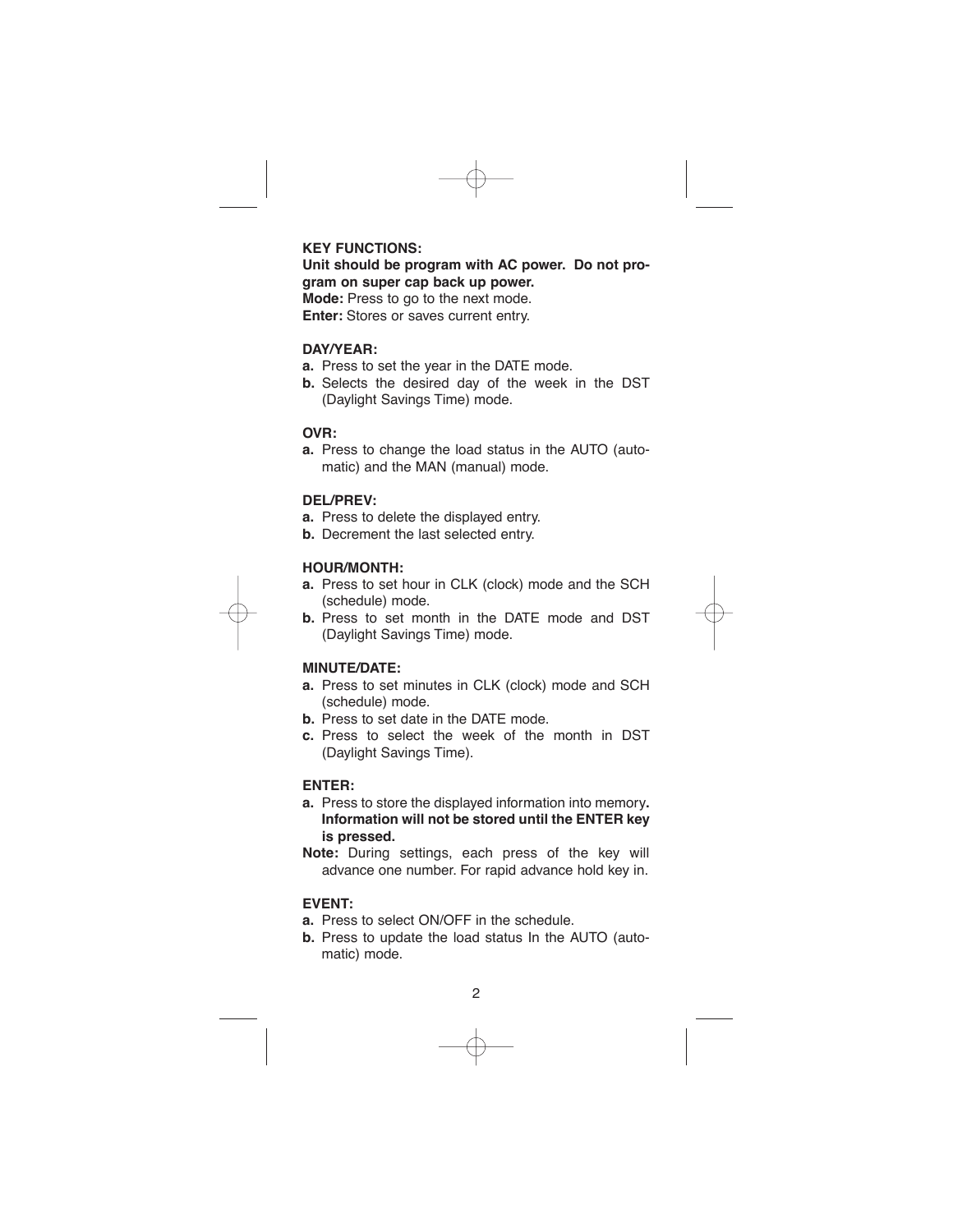# **PROGRAMMING YOUR E101B / E103B / E120B**

**NOTE:** AFTER MAKING ANY CHANGES TO THE PROGRAM, PRESS **MODE** TO GO TO RUN MODE AND THEN PRESS **EVENT** TO UPDATE THE LOAD STATUS.

# **AT POWER UP:**

When powering up the unit for the first time, 12:00 will flash on the display. **NOTE**: Allow 1-2 minutes for the supercap to charge before any display is shown.

Press the **MODE** key to go to the CLK mode. After pressing the **MODE** key the display will show:





# **1.0 TO SET CLOCK**

Press **HOUR** and **MIN** to advance to the present hour and mins. Check AM/PM, and press **ENTER**.

## **1.1 TO MODIFY CLOCK**

Press **MODE** until the display shows: CLK. Press **HOUR** and **MIN**. to modify clock and press **ENTER**.

# **2.0 TO SET DATE**

If you are setting for the first time, display will show:

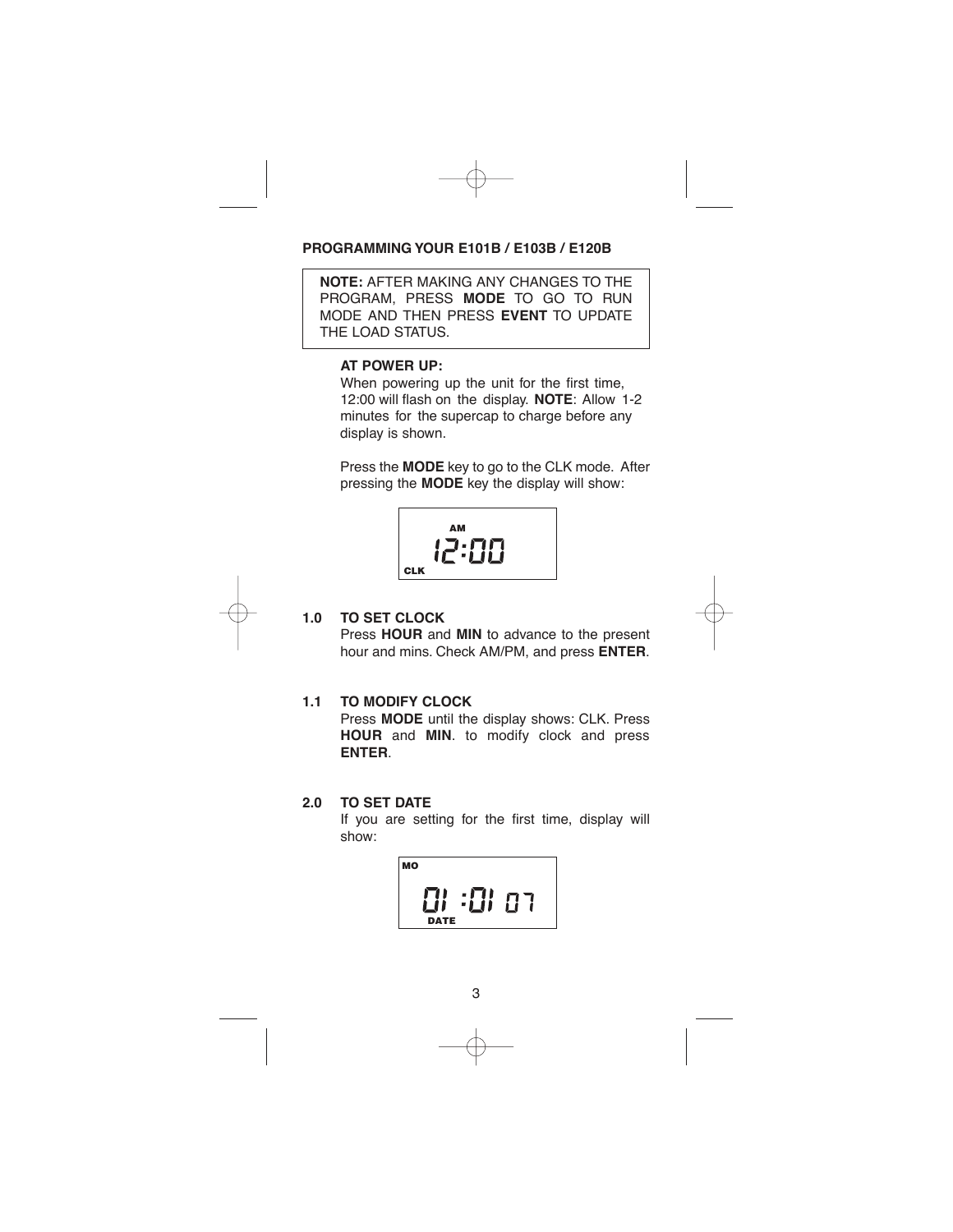Press **MONTH, DATE,** and **YEAR key** to advance to the desired Month, date and year, then press **ENTER**.

**NOTE:** The day of the week will be automatically set once the date is set.

# **2.1 TO MODIFY DATE**

Press **MODE** until the display shows DATE. Press **MONTH, DATE** and **YEAR** to modify present settings and then press **ENTER**.

# **3.0 DAYLIGHT SAVING TIME**

After setting or modifying the date, display will show:



For standard USA daylight savings (DSt), press **MODE** then go to step 4.0. For dates other than standard USA dates, press **MONTH** and go to step 3.1. If daylight saving time (DSt) is NOT required, press **DEL** display will show:



Press **ENTER** then go to step 4.0.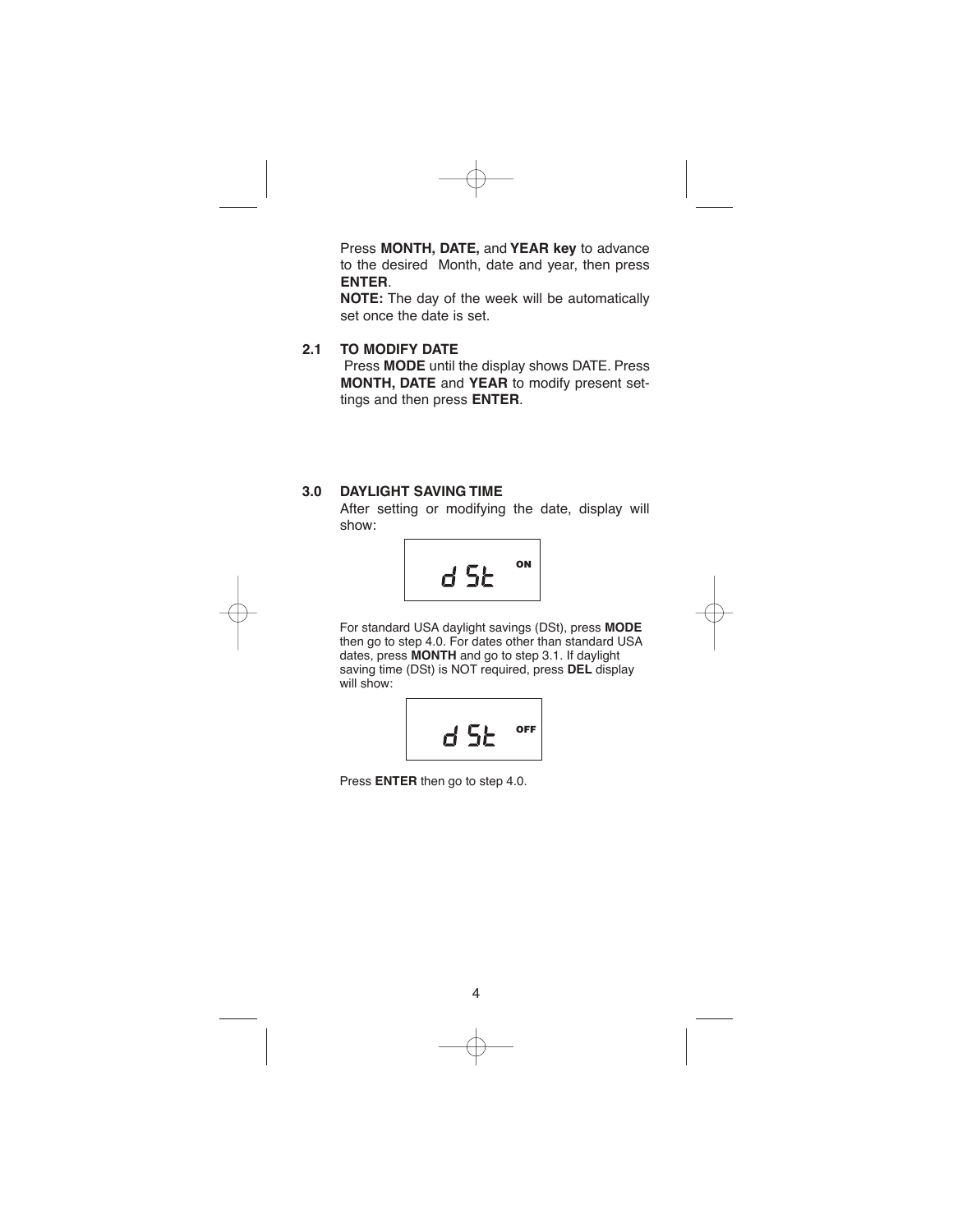# **3.1 TO MODIFY STANDARD USA DAYLIGHT SAVINGS DATES**



Press **MONTH** and **DATE**, to modify S (starting) DST settings. **NOTE**: **DATE** will choose the week of the month to be assigned. Choices are 01 (1st), 02 (2nd), 03 (3rd) or L (Last) week of the month. The default day in SU (Sunday). Pressing **DAY** changes default day. EXAMPLE: 04:01 SU S represents the first Sunday in April.

Press **ENTER** and the display will show:



Press **MONTH** and **DATE**, to modify E (ending) DST settings. **NOTE: DATE** will choose the week of the month to be assigned. Choices are 01 (Ist), 02 (2nd), 03 (3rd) or L (Last) week of the month. The default day is SU (Sunday). Pressing **DAY** changes default day. EXAMPLE: 10:L SU E represents last Sunday in October.

Press **ENTER** and the display will show the modified DSt starting date.

Press **MODE** to go to step 4.0.

# **4.0 SCHEDULE SET MODE**

Press **MODE** until display shows:

$$
--:--[] |
$$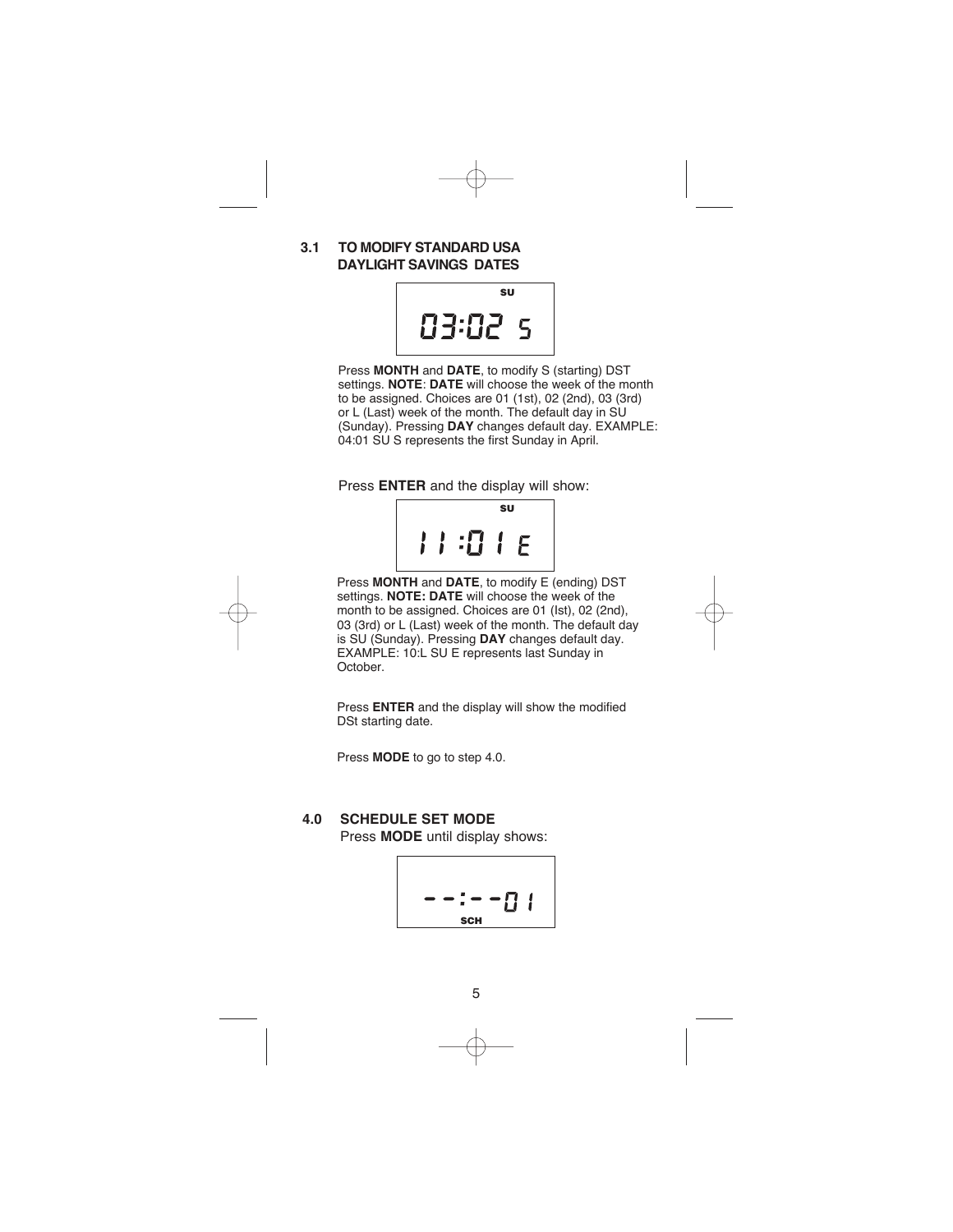**4.1 SETTING HOURS AND MINUTES**  Press **HOUR** and **MIN** to set desired time. Press **EVENT** to set desired event (ON/OFF) and then press **ENTER.** The display will show:

$$
--:--02
$$

Follow the same procedures above to set more schedule entries.

# **5.0 REVIEW, MODIFY AND DELETE**

Press **MODE** to advance to any of the following MODES:

- 1. CLOCK MODE: Press **HOUR** and **MIN** to modify existing settings. Press **ENTER.**
- 2. DATE MODE: Press **MONTH**, **DATE** and **YEAR** to modify existing settings. Press **ENTER.** DAY is automatically adjusted.
- 3. DST Daylight Saving Time: To review press **ENTER.** To modify press **MONTH, DATE** and **DAY** to change existing setting. Press **ENTER.**
- 4. SCHEDULE MODE: Press **HOUR**, **MIN** and **EVENT** to modify time settings. Press **DEL** to delete. Press **ENTER** after each modification.
- 5. RUN MODE: The time, day, seconds, the load status and AUTO is displayed.

# **6.0 OVERRIDE**

**OVR** (Override) is effective in the **AUTO mode** and the **manual mode. OVR** on the AUTO mode is effective until the next event. **OVR** on the manual mode is effective indefinitely.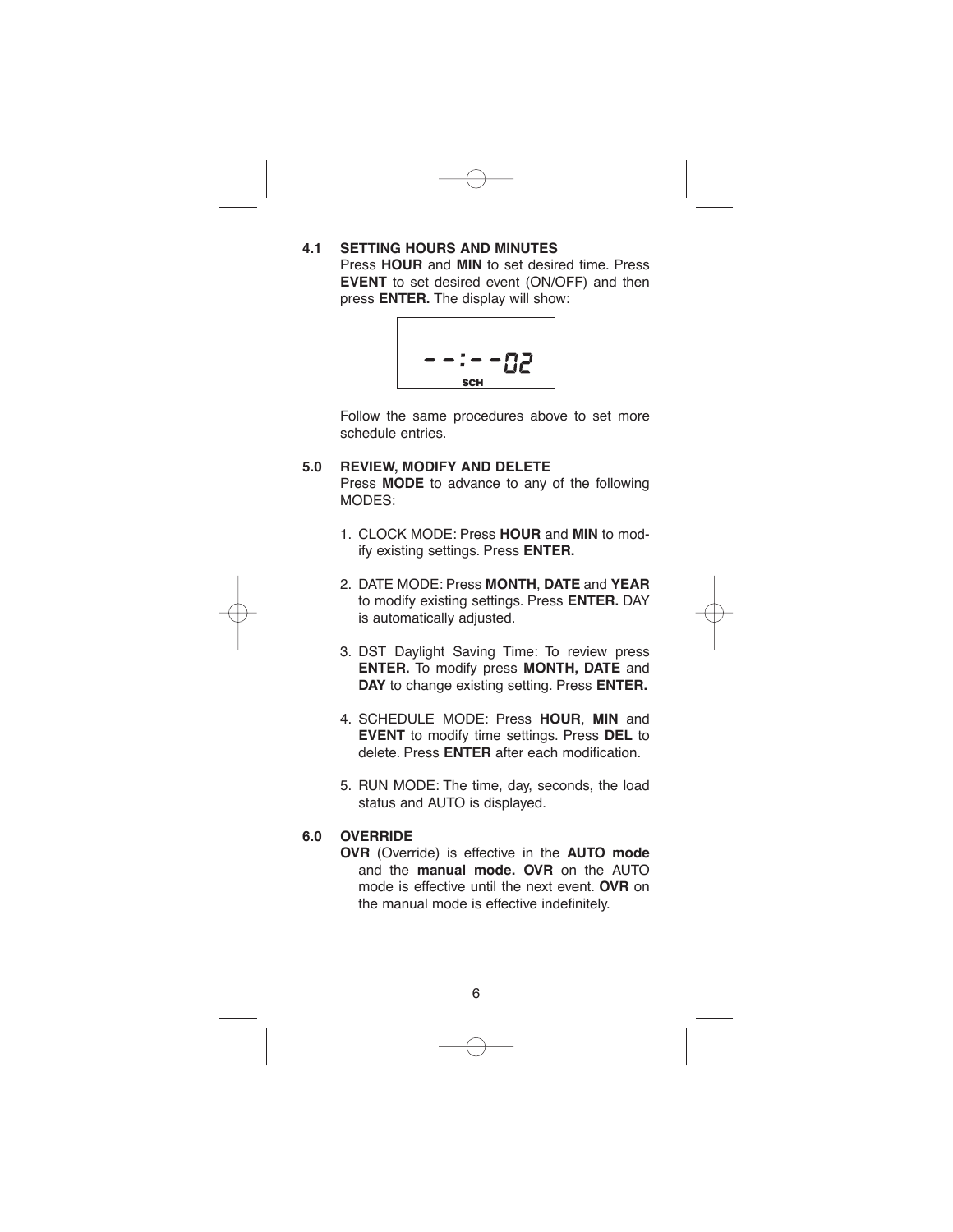# **7.0 NOTES:**

- 1. MAN mode: Under this mode the unit disregards the settings in the schedule mode and remains in its manually set status ON or OFF. **NOTE:** To resume regular schedule execution press the mode key to return to **AUTO** mode.
- 2. Unit will go to RUN MODE automatically (except on the MAN mode) if no key is pressed for five minutes.
- 3. Clear all memory. All memory can be cleared using the following procedure:While in the RUN mode, press **ENTER**, display will show:



Use **EVENT** key to display:



Now press **ENTER** briefly and everything in the timer memory will be erased, including real time and date. **NOTE:** Unit has permanent memory and will not be erased unless done through procedure above.

- 5. Upon powering up your E101B/103B/120B the display will show at what frequency the unit is operating, 50 will determine 50Hz or 60 for 60Hz. **NOTE:** While in the AUTO mode, if AC power is absent, the display will show a PF (power failure) instead of the seconds scrolling up.
- 6. A "Lo" on the display indicates that the super cap has run low and the unit needs to be powered with AC. A minimum of 8 hours is required to fully charge the super cap.